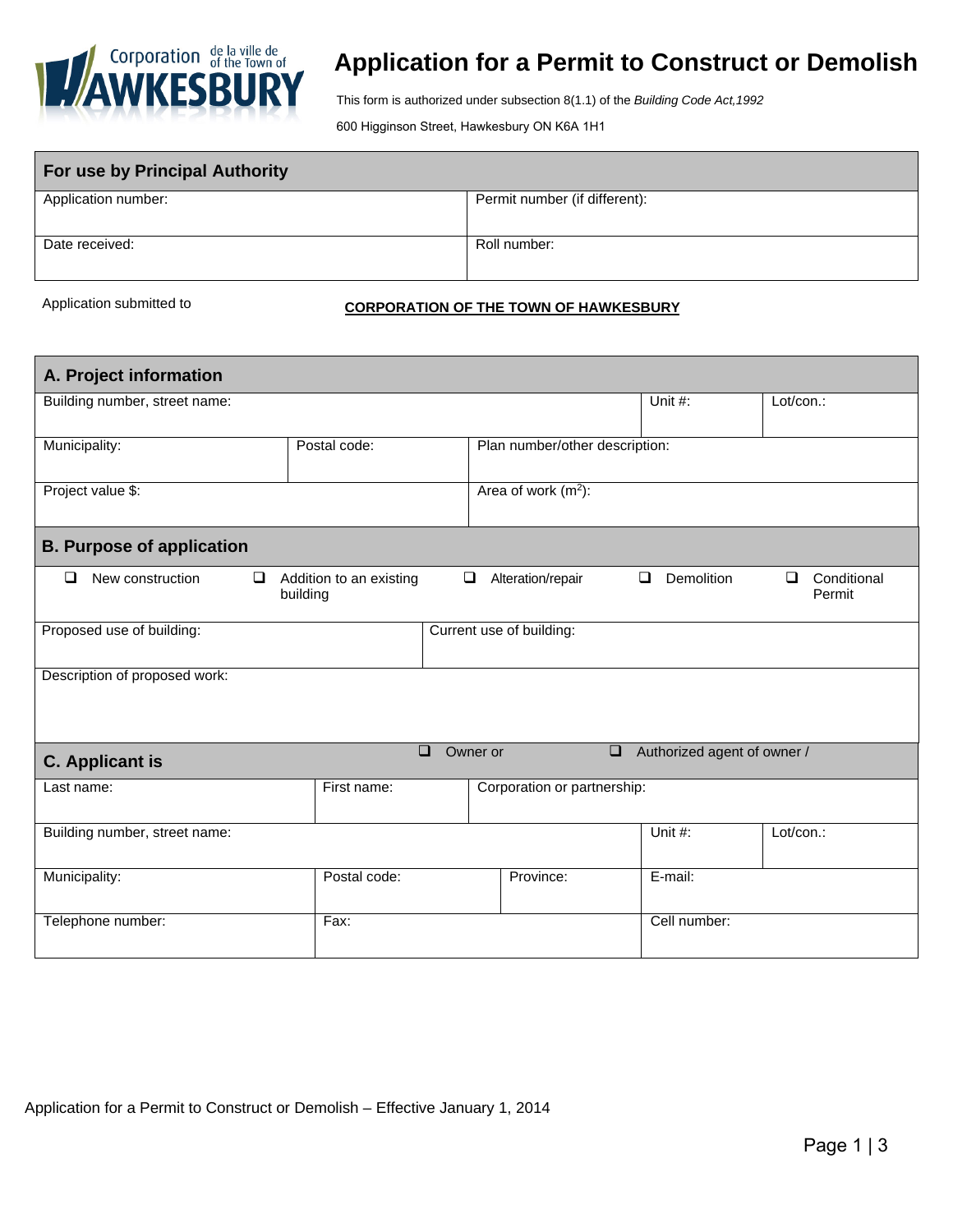| D. Owner (if different from applicant)                                                                                                                                                                                                                                                                                                                                                                                                                                                                           |              |                             |           |         |           |  |
|------------------------------------------------------------------------------------------------------------------------------------------------------------------------------------------------------------------------------------------------------------------------------------------------------------------------------------------------------------------------------------------------------------------------------------------------------------------------------------------------------------------|--------------|-----------------------------|-----------|---------|-----------|--|
| Last name:                                                                                                                                                                                                                                                                                                                                                                                                                                                                                                       | First name:  | Corporation or partnership: |           |         |           |  |
| Building number, street name:                                                                                                                                                                                                                                                                                                                                                                                                                                                                                    |              |                             |           | Unit #: | Lot/con.: |  |
| Municipality:                                                                                                                                                                                                                                                                                                                                                                                                                                                                                                    | Postal code: | E-mail:<br>Province:        |           |         |           |  |
| Telephone number:                                                                                                                                                                                                                                                                                                                                                                                                                                                                                                | Fax:         | Cell number:                |           |         |           |  |
| E. Builder (optional)                                                                                                                                                                                                                                                                                                                                                                                                                                                                                            |              |                             |           |         |           |  |
| Last name:                                                                                                                                                                                                                                                                                                                                                                                                                                                                                                       | First name:  | Corporation or partnership: |           |         |           |  |
| Building number, street name:                                                                                                                                                                                                                                                                                                                                                                                                                                                                                    |              |                             |           | Unit #: | Lot/con.: |  |
| Municipality:                                                                                                                                                                                                                                                                                                                                                                                                                                                                                                    | Postal code: |                             | Province: | E-mail: |           |  |
| Telephone number:                                                                                                                                                                                                                                                                                                                                                                                                                                                                                                | Fax:         | Cell number:                |           |         |           |  |
| F. Declaration of applicant                                                                                                                                                                                                                                                                                                                                                                                                                                                                                      |              |                             |           |         |           |  |
| declare that:<br>(print name)                                                                                                                                                                                                                                                                                                                                                                                                                                                                                    |              |                             |           |         |           |  |
| 1. The information contained in this application, attached schedules, attached plans and specifications, and other attached<br>documentation is true to the best of my knowledge.                                                                                                                                                                                                                                                                                                                                |              |                             |           |         |           |  |
| 2. If the owner is a corporation or partnership, I have the authority to bind the corporation or partnership.                                                                                                                                                                                                                                                                                                                                                                                                    |              |                             |           |         |           |  |
| Signature of applicant<br>Date<br>the contract of the contract of the contract of the contract of the contract of the contract of the contract of<br>$\mathcal{L}$ $\mathcal{L}$ $\mathcal{L}$ $\mathcal{L}$ $\mathcal{L}$ $\mathcal{L}$ $\mathcal{L}$ $\mathcal{L}$ $\mathcal{L}$ $\mathcal{L}$ $\mathcal{L}$ $\mathcal{L}$ $\mathcal{L}$ $\mathcal{L}$ $\mathcal{L}$ $\mathcal{L}$ $\mathcal{L}$ $\mathcal{L}$ $\mathcal{L}$ $\mathcal{L}$ $\mathcal{L}$ $\mathcal{L}$ $\mathcal{L}$ $\mathcal{L}$ $\mathcal{$ |              |                             |           |         |           |  |

Personal information contained in this form and schedules is collected under the authority of subsection 8(1.1) of the *Building Code Act, 1992*, and will be used in the administration and enforcement of the *Building Code Act, 1992*. Questions about the collection of personal information may be addressed to: a) the Chief Building Official of the municipality or upper-tier municipality to which this application is being made, or, b) the inspector having the powers and duties of a chief building official in relation to sewage systems or plumbing for an upper-tier municipality, board of health or conservation authority to whom this application is made, or, c) Director, Building and Development Branch, Ministry of Municipal Affairs and Housing 777 Bay St., 2nd Floor. Toronto, M5G 2E5 (416) 585-6666.